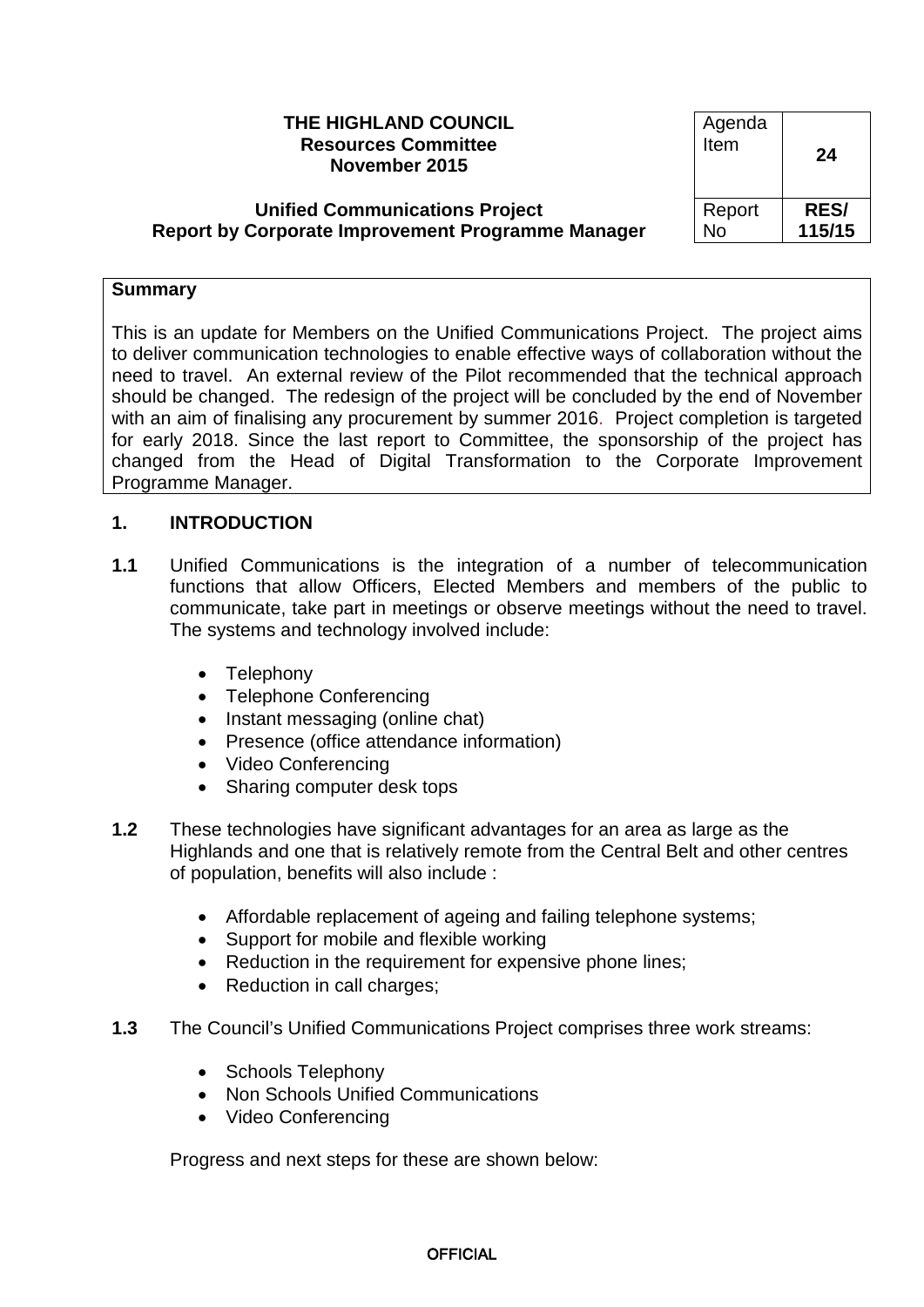# **2 WORK STREAM UPDATES**

#### **2.1 Schools Telephony**

The chosen option for schools telephony is a conventional, but modern and functional solution from Avaya (IP Office). This solution fits the relatively fixed nature of telephony needed in schools. To date Avaya IP Office telephony solutions have been deployed to 43 Highland schools, with the priority given to schools with older and failing systems. The project is currently finalising scope and any additional business requirements prior to remaining procurement and deployment of an Avaya IP Office solution to Highland Schools.

## **2.2 Unified Communications (Non Curriculum)**

#### **2.2.1 Lync Pilot**

As a pilot, Microsoft Lync was deployed to approximately 350 users based in 3 offices in Dingwall (County Building, Ross House and Fodderty Way) and a small pocket of staff in HQ, Inverness. The pilot was supported and managed through a three way partnership between Fujitsu, Argyle and Bute Council and The Highland Council. The pilot met with a series of technical and support issues and took longer than expected to conclude. The original intention was to design for a full rollout of Lync and then to deploy across the Council area, having learnt lessons from the pilot rollout.

#### **2.2.2 Review of Pilot**

The very essence of a pilot is to learn and the use of pilots is a sound way of managing risks within projects. Accordingly at the end of the pilot period the Project Board (Now with the Corporate Improvement Programme Manager as Sponsor) commissioned an independent review, with a brief to look at a mixture of technical and support issues including:

- Network
- Security
- Data management
- Devices
- Design
- Engagement Process
- Management and support of IT

External IT and Telecoms consultants FarrPoint Ltd, were engaged to carry out an independent review of the entire Lync Pilot solution and deployment. They held workshops with Argyll and Bute Council, Highland Council and Fujitsu. From these workshops and further investigation, a Unified Communications report was presented to the project board with recommendations for THC.

It is important to note that in April 2015 five posts representing the Communications team from Fujitsu were TUPE'd to the council. Therefore prior to FarrPoint reviewing the pilot the support arrangements for ICT had changed to a very significant degree. The team were TUPE'd to give greater flexibility and economy in deployment of telephony resources.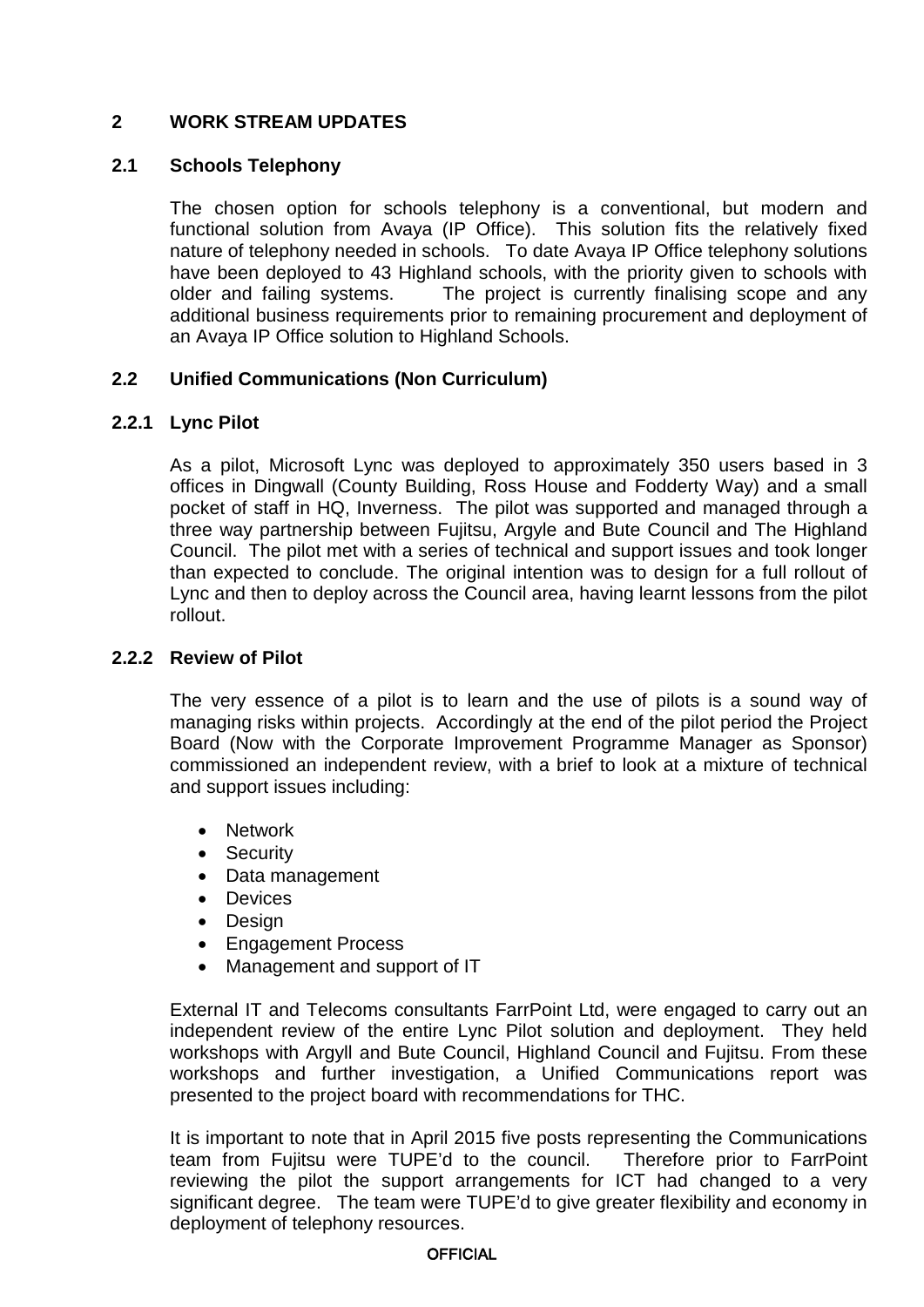# **2.2.3 Decision**

Following the review the more fundamental findings were:

- Support arrangements were complex and problem resolution overly difficult
- The technical solution had many points of failure
- The whole solution would benefit from the a review of underlying infrastructure
- The employment of the Communications team provided opportunities that didn't previously exist.
- There was a high risks of incurring increasing costs without the delivery of benefits
- There were too many different technologies with too many supplier management arrangements in place.

For these reasons the decision was taken to stop the previous technical approach.

## **2.2.4 Current Work**

Since the decision to stop the pilot two parallel pieces of work have been proceeding. These are; To exit from the Lync Pilot and the service managed by Argyle and Bute Council and to design the future operating model for Unified Communications. The design will also include inter-relationships with Video Conferencing.

## **2.2.5 Change to Times Scales**

The Unified Communications Project was initiated in June 2013 and on completion of the Lync Pilot exercise would have been scheduled to commence a full UC solution deployment as of June 2014. Revisionsto the plan now means that completion is expected at early 2018.

## **2.2.6 End of Pilot and Exit**

A clean exit from Argyll & Bute managed services was achieved in September 2015 and the removal of Lync from the pilot users and the Highland Council estate was finalised by the end of October 2015. Pilot users now have an alternative telephony solution, and have been given Office Communicator as a replacement for Instant Messaging and Presence.

## **2.2.7 Design**

Officers have carried out market engagement to assist with the overall design of a UC solution. The Council are finalising business requirements and undertaking a series of design workshops to agree the technical design. The redesign is taking into account the infrastructure and devices which were purchased for the Lync Pilot. The design is due to be completed by 27th November 2015.

Following the design stage, the procurement phase will be undertaken with the aim of commencing a pilot of the new UC solution in late summer 2016. The wider rollout will take approximately 12 – 18 months from the completion of the pilot.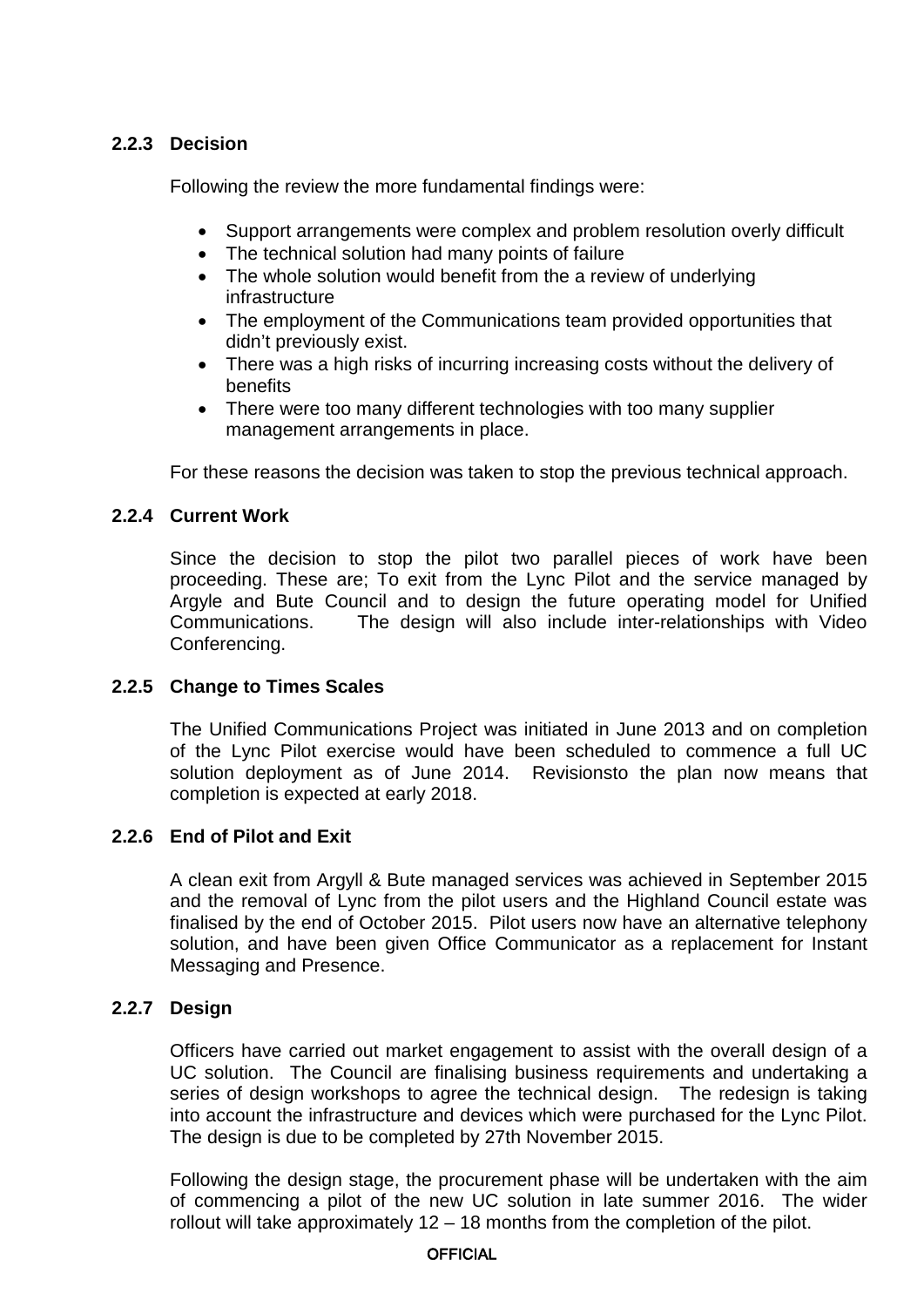# **2.3 Video Conferencing**

Following research, including market research, the Video Conferencing procurement will be incorporated into the procurement of the Unified Communications solution. This will give the Council a fully unified solution across desktop VC and room based VC equipment that will meet the council's requirements.

# **3 DESIGN PRINCIPLES**

## **3.1 Design Principles**

For all of the work streams involved in this project there will be an emphasis on placing the users, operators and beneficiaries of the project at the centre of the design process, by ensuring that:

- Schools representatives have and will provide information on current and potential requirements.
- Users and support staff are involved in the design of the telephone and unified communication solution.
- Staff, Senior Managers and Elected Members are involved in the design for Video Conferencing

#### **3.2 User Involvement**

Good design will follow good design principles and for all elements of this project the following standards will be adopted:

- Design will provide sustainable solutions
- Design and the solution will be as simple as possible
- Design will be based on the provision of services not technology
- Users will need to have confidence in solution
- Users and operatives of these services will be placed squarely in the design process
- The design will be complete and include support arrangements for individual users, roles and responsibilities for management and support

## **4. BUDGET**

At the Resources Committee of May 2015 it was reported that the expenditure for the overall project is likely to be £308 k more than originally forecast with a revised overall cost of £1,823 k. This is due partly to increased pilot costs, including much higher Fujitsu project management and technical support costs than expected, and the need to revise the solution following the pilot review. As a reference, the cancelled Fujitsu telephony refresh project would have cost £2,385 k, so the in house solution still offers the Council an overall benefit.

As the project has been reviewing approach and redesign the spend has increased by approximately £100 k. These costs either relate to exit costs from the pilot or to purchases for ongoing services (that would be purchased anyway). These costs will be covered by the existing budget.